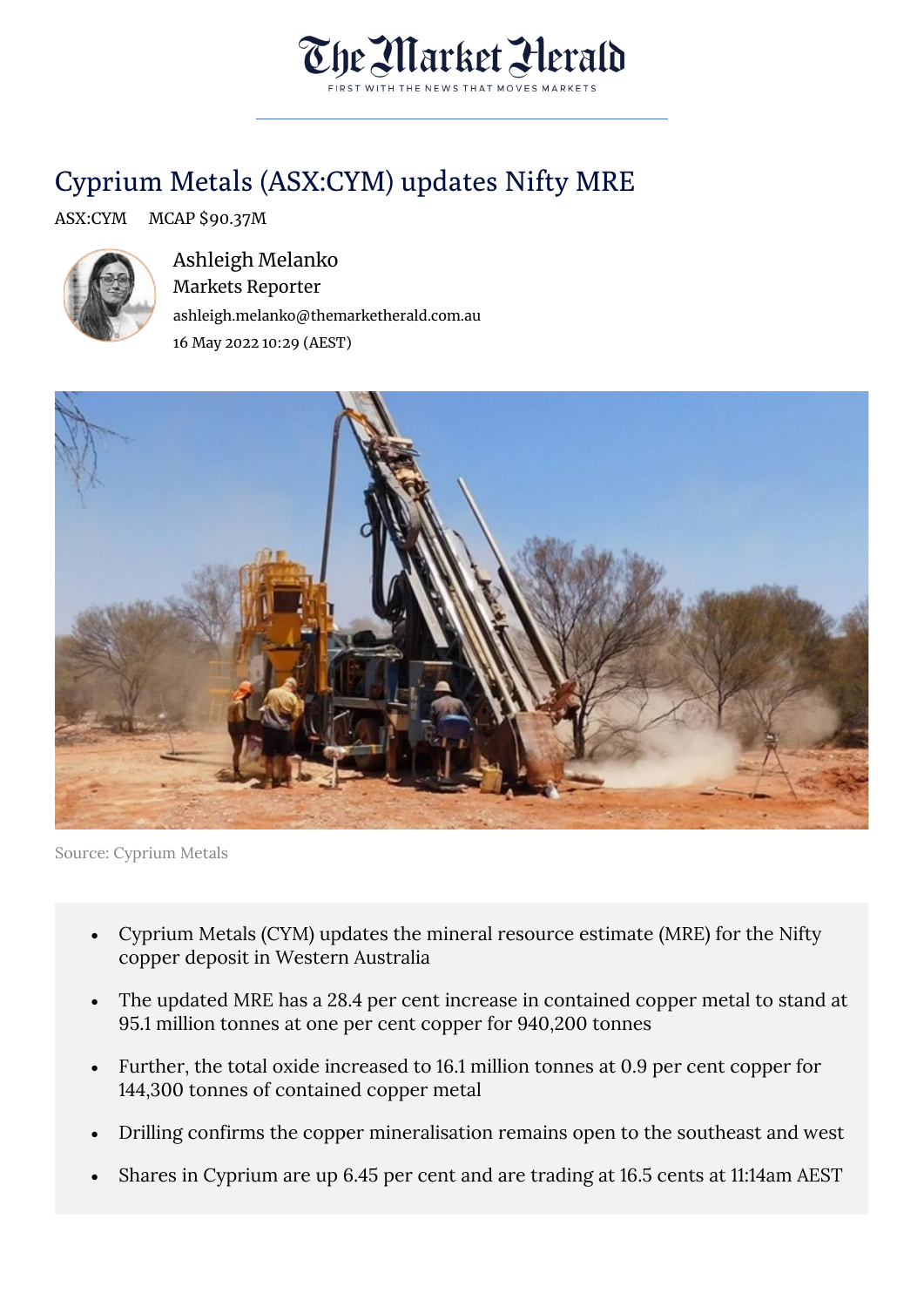

Cyprium Metals (CYM) has updated the mineral resource estimate (MRE) for the Nifty copper deposit in Western Australia.

The updated MRE has a 28.4 per cent increase in contained copper metal to stand at 95.1 million tonnes at one per cent copper for 940,200 tonnes.

Further, the total oxide increased to 16.1 million tonnes at 0.9 per cent copper for 144,300 tonnes of contained copper metal.

Drilling for the MRE fell under a restart study for the project which focused on the first phase of development, involving a return to heap leaching and solvent extraction electrowinning to produce copper metal cathode at Nifty.

Overall, drilling was designed to confirm the mineralisation and improve the confidence and classification of the inferred resource.

These drilling programs confirmed the copper mineralisation remains open to the southeast and west.

"There is a significant increase in the contained copper metal tonnes in the latest mineral resource estimate for Nifty. Once again, this demonstrates the quality and scale of the Nifty deposit, which remains open," Managing Director Barry Cahill commented.

"The updated mineral resource estimate provides additional copper metal inventory for the Nifty phase 1 oxide copper project and underpins a potential open pit mine-life of greater than 20 years."